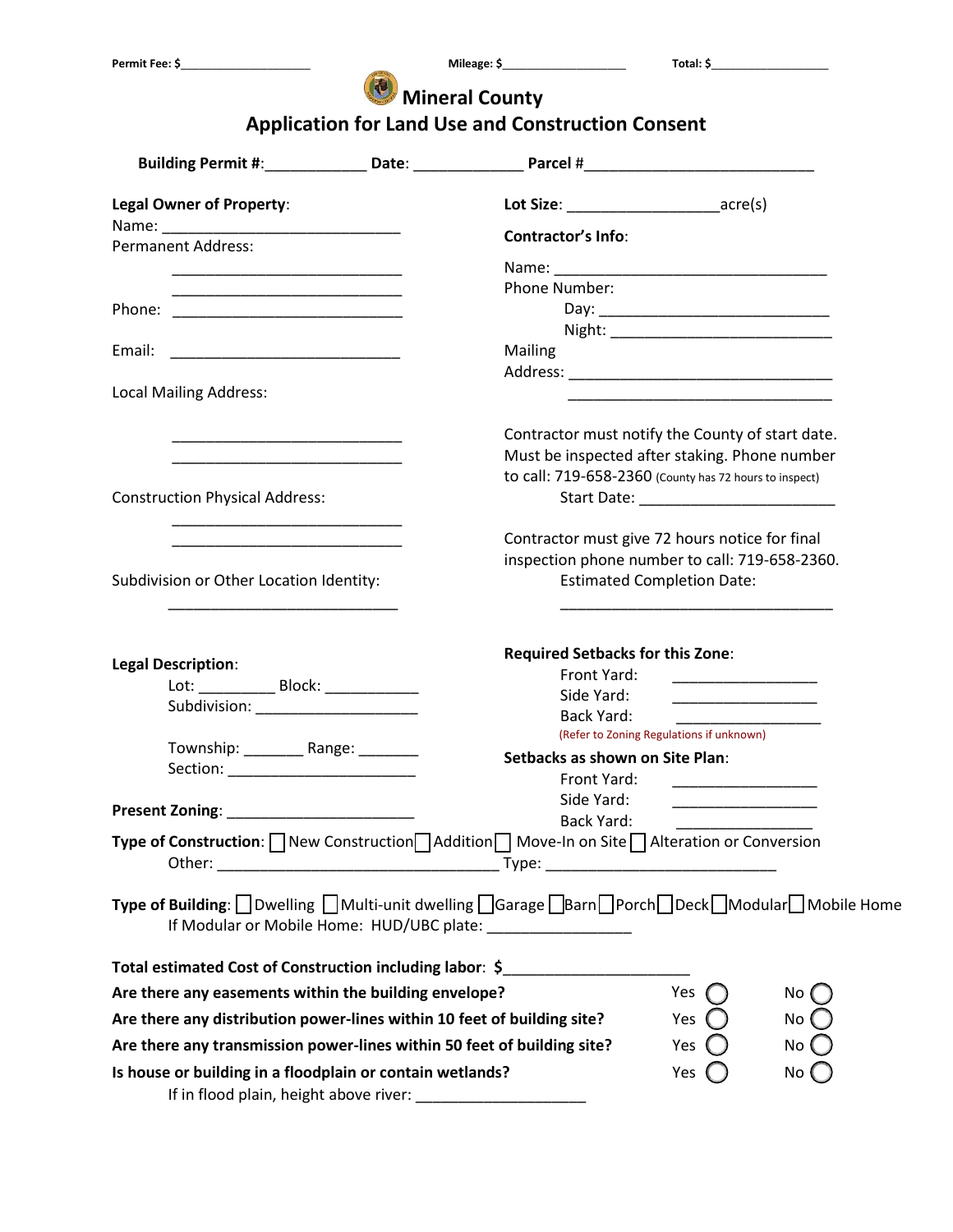| Type of water system:                                                                     |                                                                                                                |                |      |
|-------------------------------------------------------------------------------------------|----------------------------------------------------------------------------------------------------------------|----------------|------|
| Type of sewer system: Type of sewer system:                                               |                                                                                                                |                |      |
| Will you be installing any alternative energy sources now or in the future?               |                                                                                                                | Yes $\bigcirc$ | No U |
| <b>Located in Mineral County Airport Zone?</b>                                            |                                                                                                                | Yes L          | No C |
| If yes, no reflective roofs are permitted. Max height permitted is thirty five (35) feet. |                                                                                                                |                |      |
|                                                                                           | <b>Basement Sq.Ft:</b>                                                                                         |                |      |
|                                                                                           | First Floor Sq.Ft:                                                                                             |                |      |
|                                                                                           | Second Floor Sq.Ft:                                                                                            |                |      |
|                                                                                           | Third Floor Sq.Ft:                                                                                             |                |      |
|                                                                                           | Decks/Patios Sq.Ft:                                                                                            |                |      |
| Are Decks/Patios/Porches or Carport enclosed?                                             | Covered Sq.Ft. Uncovered Sq.Ft                                                                                 |                |      |
| Accessory Structure Sq.Ft &<br>If yes, give the total Sq.Ft. enclosed:                    |                                                                                                                |                |      |
|                                                                                           | Type: the control of the control of the control of the control of the control of the control of the control of |                |      |

# **Annual Reorganization Resolution 2016-1 of Mineral County Article VII Land Use and Construction Consent Permit Fees:**

- A. The fee is based upon the square footage of all floors combined, not the footage on the ground floor only. There are additional fees for construction in a floodplain, and for mileage to inspect the premises, consisting of two (2) round trips at the mileage rate in Article XIII. Any additional trips will be charged at the same rate.
- B. If construction is started before obtaining a permit, a penalty of \$500.00 or double the permit fee, whichever is greater, will be assessed.
- C. No inspection will be made until lot lines are identified and such identification is satisfactory to the inspector.
- D. Permits will not be issued without the applicant providing either blueprints or a sketch drawn to scale. In addition, applicant shall provide a plot or sketch drawn to scale showing location of the septic tank, leach field, buildings, well and other appurtenances integral to setback requirements.

## **Well and Septic** (if building a house or adding bedrooms)

A septic permit needs to be obtained before the approval of this application per Regulation 43.4.P.1: General prohibitions; section 25-10-112, C.R.S. 1. No city, county, or city and county shall issue to any person:

a. A permit to construct or remodel a building or structure that is not serviced by a sewage treatment works until the local public health agency has issued a permit for an OWTS.

Applicant must show well and septic locations and distances between them. If your proposed septic leach field is located within 100 feet of any lot line, show distances to all of your neighbors' wells on your site plan. If your proposed well is located within 100 feet of any lot line, show the distance to all your neighbors' leach fields on your Site Plan. All wells and septic leach fields must be separated by at least 100 feet, regardless of ownership.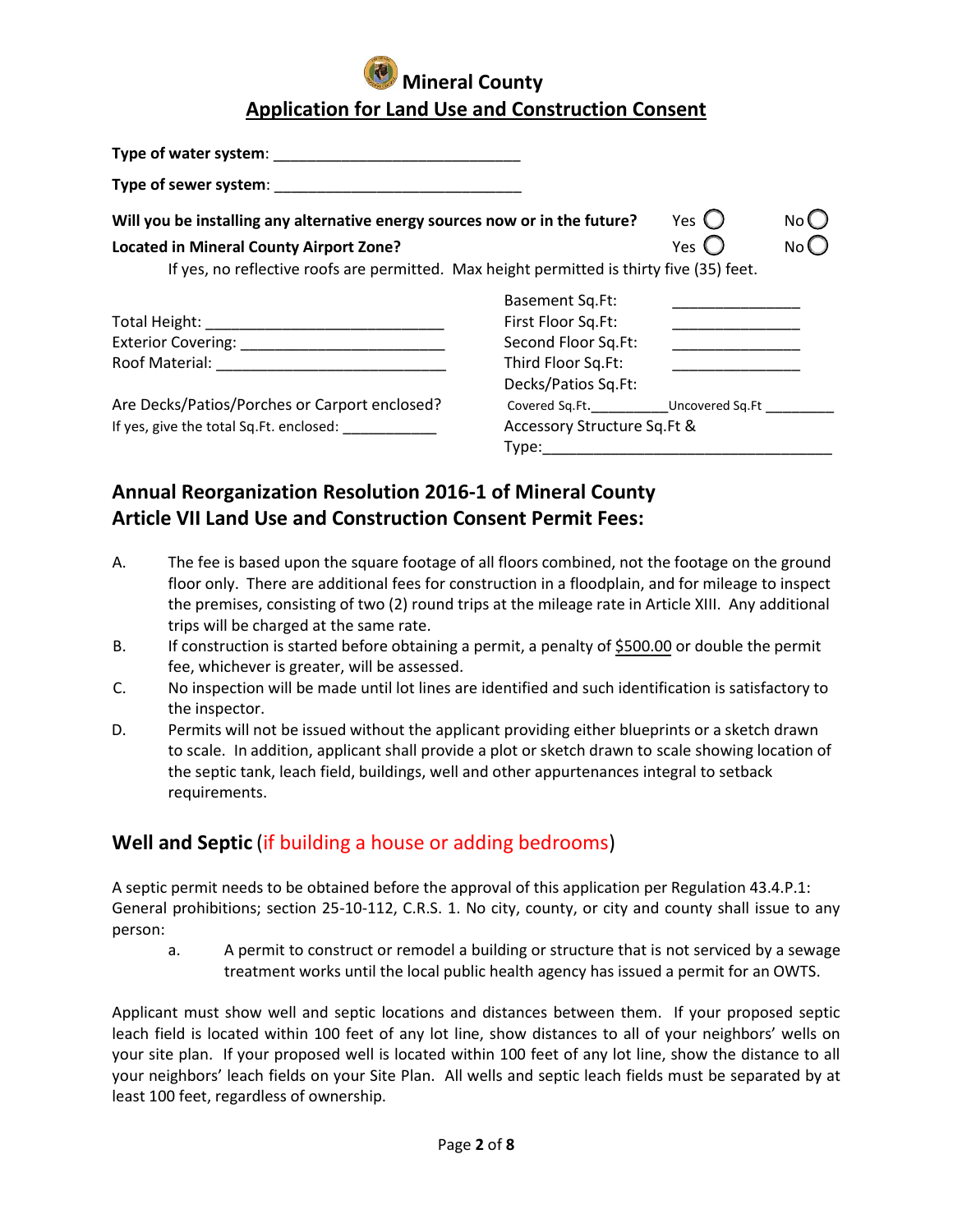## **Coordination with the Mineral County Officials**

#### **First Inspection**:

As a requirement of this consent, the Contractor or the Applicant (or other legal designee) and the Contractor must meet with County representative at the building site, after staking and forming but before the concrete pour. The first inspection meeting must be initiated by the Applicant, Applicant's designee or the Contractor and the County Representative must have at least **72 hour** notice. The location of the structure and the exterior boundaries of the property will be checked for compliance with the Zoning Regulations and the Site Plan. The setbacks to all lot lines will be measured. A copy of the Building Permit will be conspicuously posted on the property.

#### **Final Inspection:**

The Contractor MUST notify County Representatives of the completion of the structure by contacting the Land Use Office and must arrange a meeting with a county representative after the project is finished. The county must set up final inspection within 72 hours of the call. The application and the original Site Plan will be compared to the completed structure to assure compliance and verification of the approved Final State Permits for Electric, Gas and Plumbing, if applicable. Any discrepancies, without prior approval from Mineral County, will be noted, corrected and cost adjustments made to the Mineral County Use Tax and Building Permit Fee, along with a fine of up to \$1,000.00 (As stated in the Mineral County Annual Re-Organization Resolution).

Any violation of this consent is subject to the penalties described in Article 11.7 and 11.10 of the Mineral County Zoning Regulations.

### **Legal Requirements**

| Does the application comply with the following Regulations? |                 |                 |     |  |
|-------------------------------------------------------------|-----------------|-----------------|-----|--|
| 1. Zoning                                                   | Yes $\mathbb C$ | $No$ $()$       |     |  |
| 2. Subdivision                                              | Yes $\bigcap$   | $No$ $\bigcap$  |     |  |
| 3. Mobile home Park                                         | Yes $\bigcap$   | No              | N/A |  |
| 4. Airport                                                  | Yes             | No $\subset$    | N/A |  |
| 5. Conditional Use Review                                   | Yes             | No <sub>1</sub> | N/A |  |

#### **Does the Application comply with the following Colorado Law including neighbors' systems?**

1. Well and Leach field separation of at least one hundred (100) feet?

| Yes $\bigcap$ | No $\bigcap$   | $N/A$ $\bigcap$                                                                      |
|---------------|----------------|--------------------------------------------------------------------------------------|
|               |                | 2. Does the Application comply with all other applicable state Laws and regulations? |
| Yes $\bigcap$ | $No$ $\bigcap$ |                                                                                      |
|               |                | 3. Does the Application comply with all applicable Plat Restrictions?                |
| Yes $\bigcap$ | No             |                                                                                      |
|               |                |                                                                                      |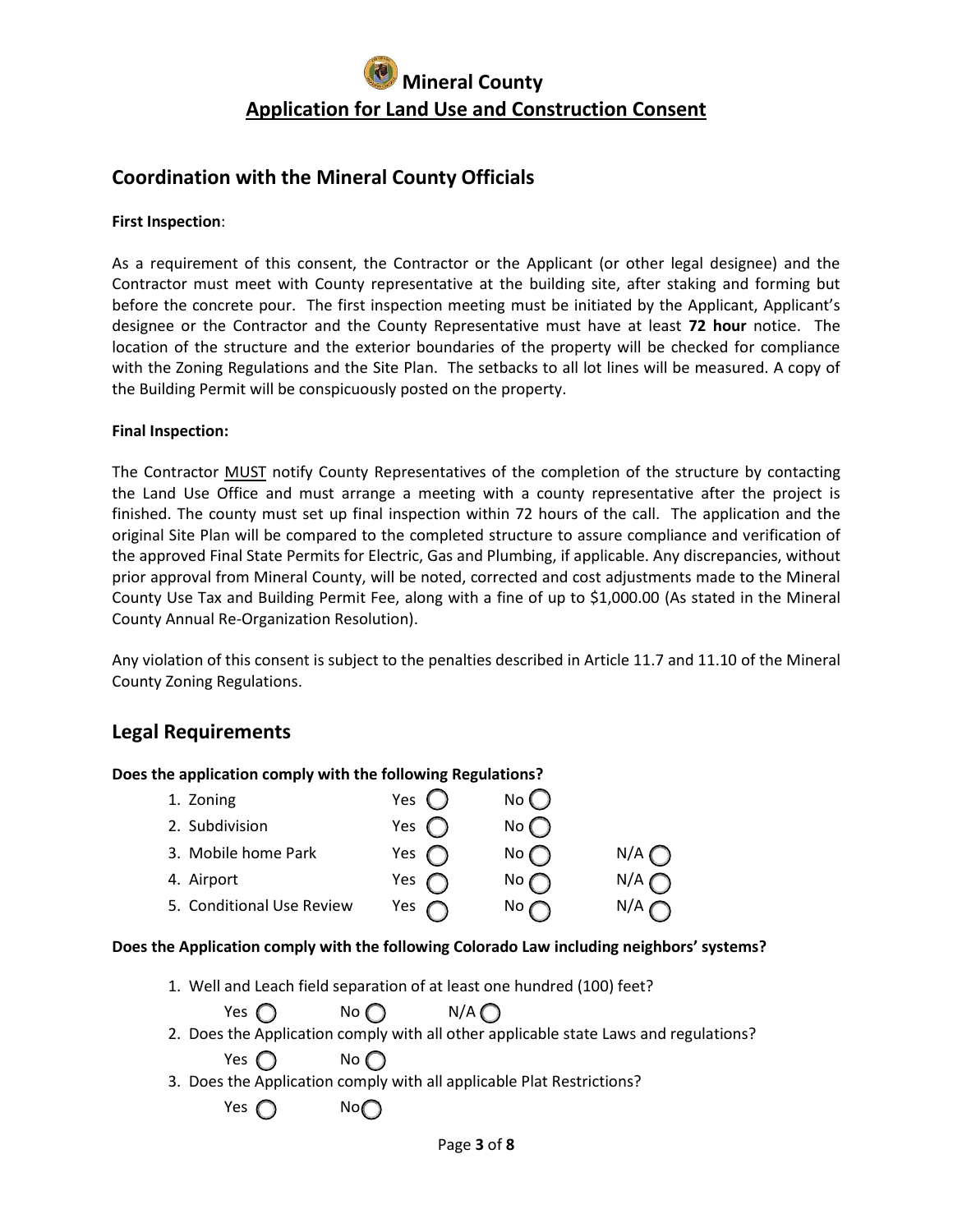The County does not monitor or enforce any covenants applicable to any property. The Applicant should investigate, consult with any parties charged with enforcement and comply with all applicable covenants.

## **Certification/Release**

The Application hereby acknowledges that the Applicant is the sole owner of the property; that all information, including this Application, the Site Plan and all drawings are true and correct; that the proposed construction and use complies with all County, State, and Federal Laws and Regulations that apply to the property. The Applicant agrees to proceed in accordance with this Application and all stated specifications and further, to comply with all applicable Plat Restrictions. The Applicant further agrees that neither Mineral County nor its Commissioners, Officers, employees, agents or representatives are liable for injury or damage of any kind or character to any entity, persons or property by reason of the approval of this Application or the design, construction, soil stability, boundary problems, design criteria, structural integrity, access, access maintenance, public utilities, water quality and sewer availability, flood, wildfire, rock slides or avalanche hazards, noise and any other conditions within the Airport Zone (if applicable) or any other subject whatsoever.

## **Building and Other Codes**

The Applicant is advised that Mineral County has not adopted the International Building Code, the Uniform Building Code, the National Fire Code, the Uniform Plumbing Code, the Uniform Electrical Code or any other nationally recognized codes adopted in many other jurisdictions. In addition and not by way of limitation, certain Colorado Statutes may now or will hereafter apply to the structure, including, but not by way of limitation, CRS 30-28-201 et seq. (energy efficiency) and CRS 38-45-101 et seq. (carbon monoxide detectors). If Colorado legislation is adopted, fire suppression sprinkler and other systems may be required in all new construction. Some of the purposes of state codes and statutes are to ensure public safety, health and welfare in general, safe, high quality construction, including flood hazard problems, foundation adequacy, structural integrity, roof load bearing capacity and many other aspects of construction. Even though not adopted by the County or State, it is legally possible to make one or more or parts or all of these codes applicable to your construction by requiring your Contractor to comply with them in a construction contract. The total cost of construction will increase by requiring compliance with certain codes and the use of a private inspector of the plans and the actual construction, but the final construction may well be of higher quality. Except for applicable Zoning Regulations, Mineral County will have no involvement in or responsibility for any aspect of the building's location, design or construction.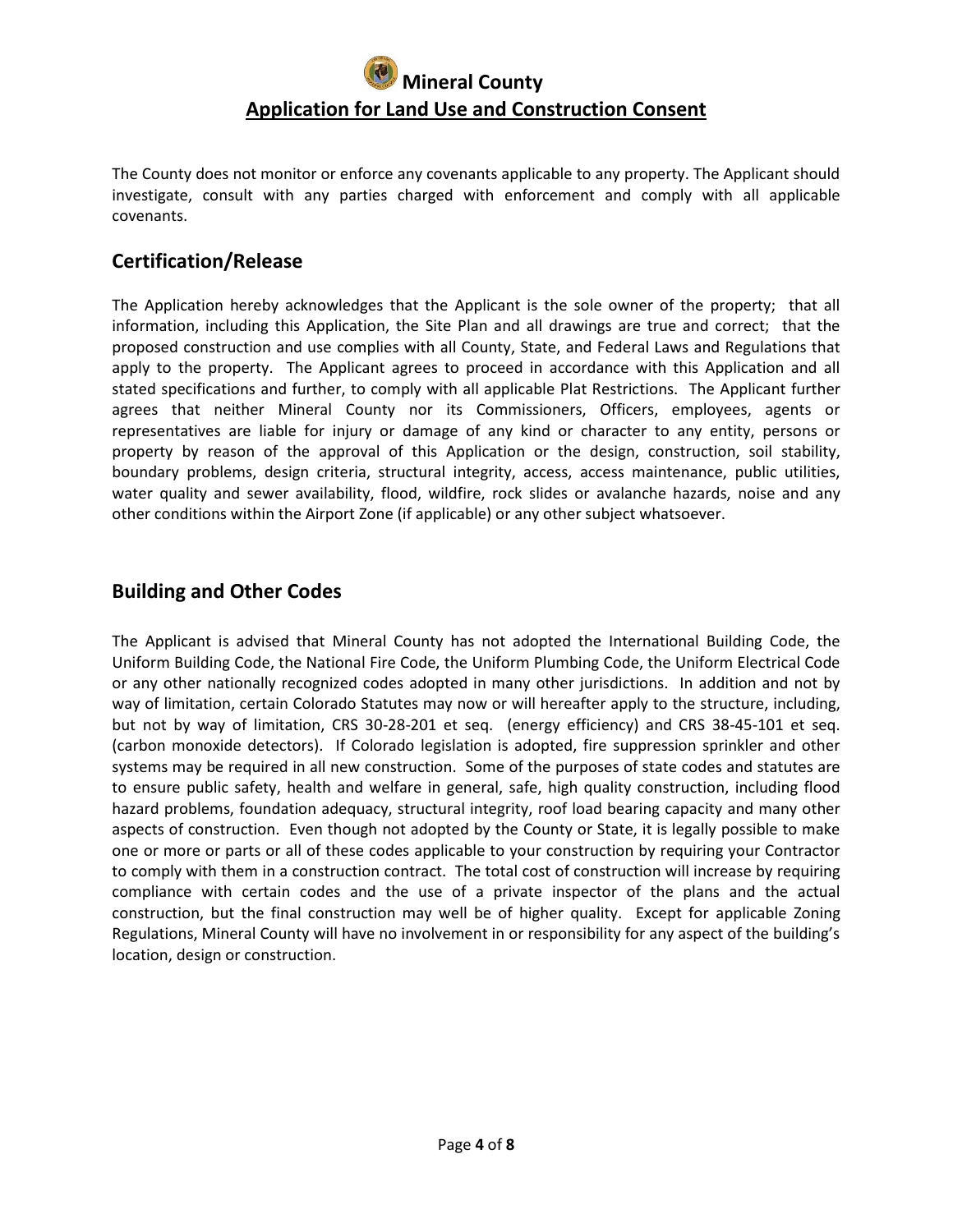This Application MUST be signed by all owners of the property and may also be signed by the contractor.

The Applicant is further advised that Mineral County WILL issue a Certificate of Occupancy. Until the final inspection and verification of approved final State Inspections are approved by Mineral County Officials, **NO OCCUPANCY** or use will be allowed. If determined by Mineral County Officials that occupancy has occurred before an issuance of a Certificate of Occupancy, a fine of five hundred dollars (**\$500.00)** will be assessed automatically. It is the applicants responsibility to contact the Mineral County Land Use Office to schedule a final inspection.

**Mineral County Zoning Regulation 11.10(B)** If an extension request or final inspection is not completed within thirty (30) days of the date of completion or expiration of the permit, a fine of \$75 will be assessed automatically and a new Land Use and Construction Consent will have to be issued.

By Signing below, The Applicant warrants the accuracy of this Application and that he, she, they or it has read and understands the provisions hereof.

| Contractor's Signature<br>SIGN HERE | Date |
|-------------------------------------|------|
| Applicant's (Owner 1) Signature     | Date |
| Applicant's (Owner 2) Signature     | Date |
| Land Use Administrator Signature    | Date |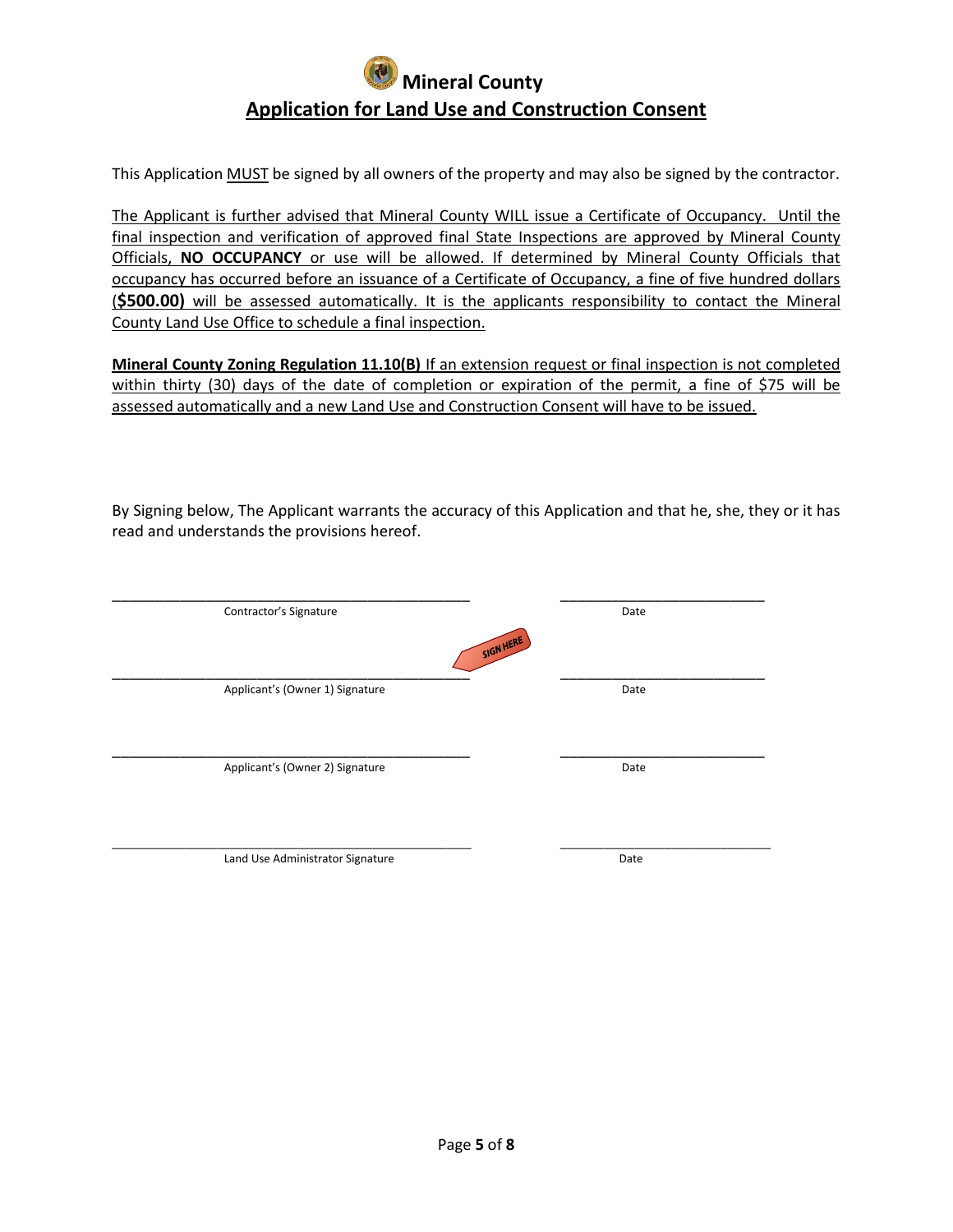## **MINERAL COUNTY BUILDING VALUATIONS FOR FEE AND USE TAX DECLERATION**

(For both unincorporated and incorporated Mineral County)

| Application Date: _______________                                                                                                                                                                                                                                                 |                                                                         |
|-----------------------------------------------------------------------------------------------------------------------------------------------------------------------------------------------------------------------------------------------------------------------------------|-------------------------------------------------------------------------|
|                                                                                                                                                                                                                                                                                   |                                                                         |
|                                                                                                                                                                                                                                                                                   |                                                                         |
|                                                                                                                                                                                                                                                                                   |                                                                         |
|                                                                                                                                                                                                                                                                                   |                                                                         |
| Amount of Estimated Use Tax to be Paid: \$_____________________                                                                                                                                                                                                                   |                                                                         |
| Check Number:____________________Date:____________________________Paid by: Owner ______ Contractor _____                                                                                                                                                                          |                                                                         |
| I acknowledge the use tax filing status noted below and agree to abide by the provisions and<br>regulations of the Mineral County Use Tax Resolution.                                                                                                                             |                                                                         |
| I UNDERSTAND THAT I HAVE NINETY (90) DAYS AFTER COMPLETION OF THE STRUCTURE TO<br>APPLY FOR ANY REFUND OWED FROM THE BUILDING USE TAX FUND.                                                                                                                                       |                                                                         |
| I understand that I am responsible for maintaining adequate accounting records, including<br>account totals/summary of receipts, identifying and separating invoices between 9.5% for<br>City or 5.5% for out of town deliveries, that are subject to audit for three years after |                                                                         |
|                                                                                                                                                                                                                                                                                   |                                                                         |
| $\blacksquare$ Exempt $\blacksquare$                                                                                                                                                                                                                                              |                                                                         |
|                                                                                                                                                                                                                                                                                   | (Date)                                                                  |
|                                                                                                                                                                                                                                                                                   |                                                                         |
| Approval of Refund: Manual Approval of Refund:                                                                                                                                                                                                                                    |                                                                         |
|                                                                                                                                                                                                                                                                                   | completion of structure to substantiate my Use Tax payment.<br>SIGN HER |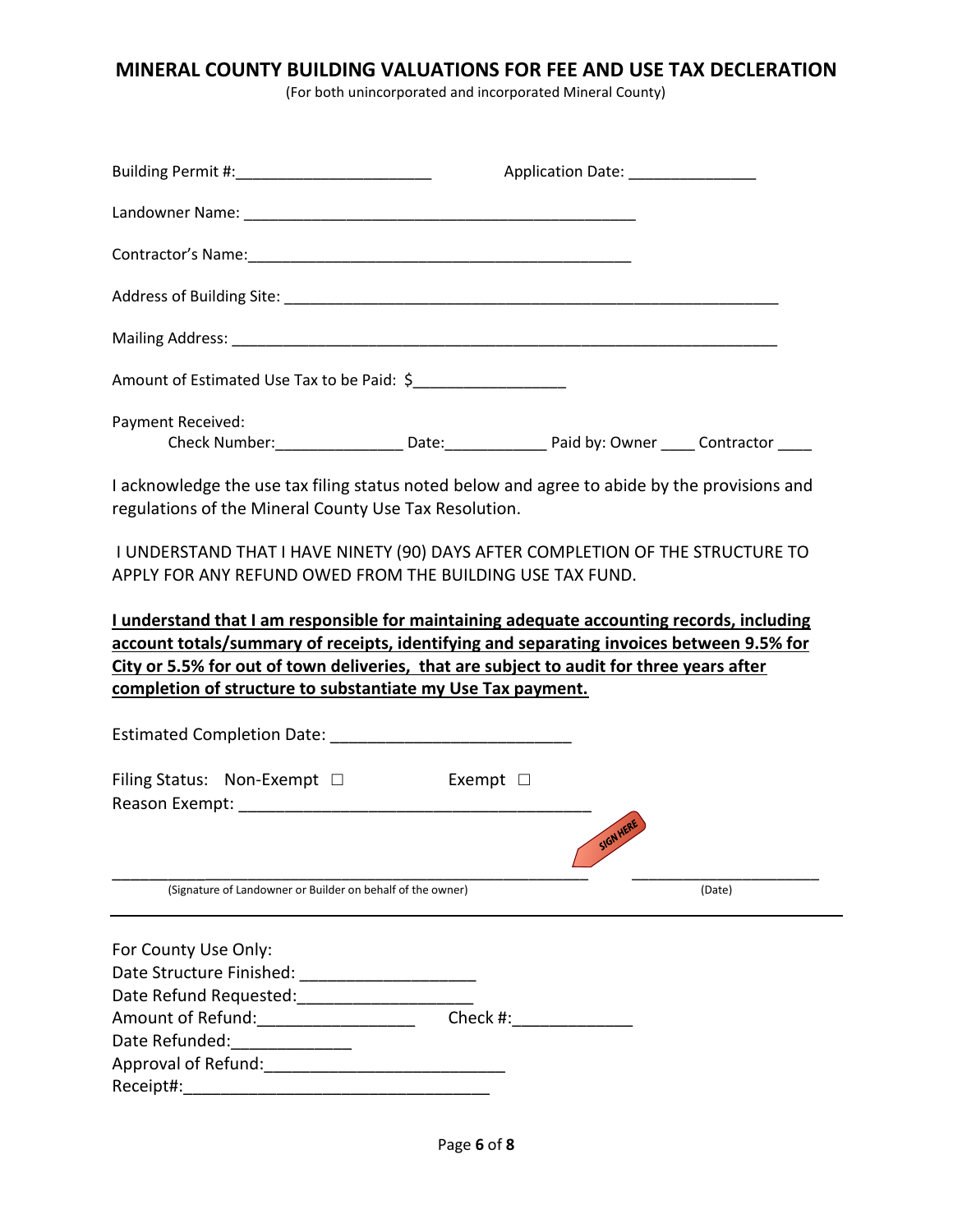### **MINERAL COUNTY BUILDING VALUATIONS FOR FEE AND USE TAX DECLERATION**

(For both unincorporated and incorporated Mineral County)

## **BUILDING VALUATION FOR CALCULATION OF USE TAX**

Type of Building:

| <b>Dwelling</b>                                                         | Cost per Square Foot |
|-------------------------------------------------------------------------|----------------------|
| Wood frame, Masonry, three sided milled<br>log and two sided milled log | \$100.00             |
| Full Round Logs, chinked or chopped                                     | \$150.00             |
| Garages/Shops                                                           |                      |
| Wood Frame, Steel Frame, Masonry,                                       | \$22.70              |
| 2 Sided Milled Log, 3 Sided Milled Log                                  |                      |
| Full Round Logs, Chinked or Chopped                                     | \$34.05              |
| <b>Decks/Patios/ Carports</b>                                           |                      |
| Enclosed                                                                | \$18.00              |
| Covered                                                                 | \$15.50              |
| Open                                                                    | \$15.00              |
| <b>Additions</b>                                                        |                      |
| Plumbed                                                                 | \$100.00             |
| Not Plumbed                                                             | \$75.00              |

Valuation of additions, remodels, outbuildings or other structures not listed shall be based upon the Contractor's bid or Owner's estimate of building and material cost. If neither is provided, the Land Use Administrator shall make the estimate based upon available information.

If the building permit applicant feels the building valuation is too high, he shall provide an itemized cost breakout of the proposed construction project using a form provided by the County.

Use Tax calculation will be based upon 50% of the total valuation of the project.